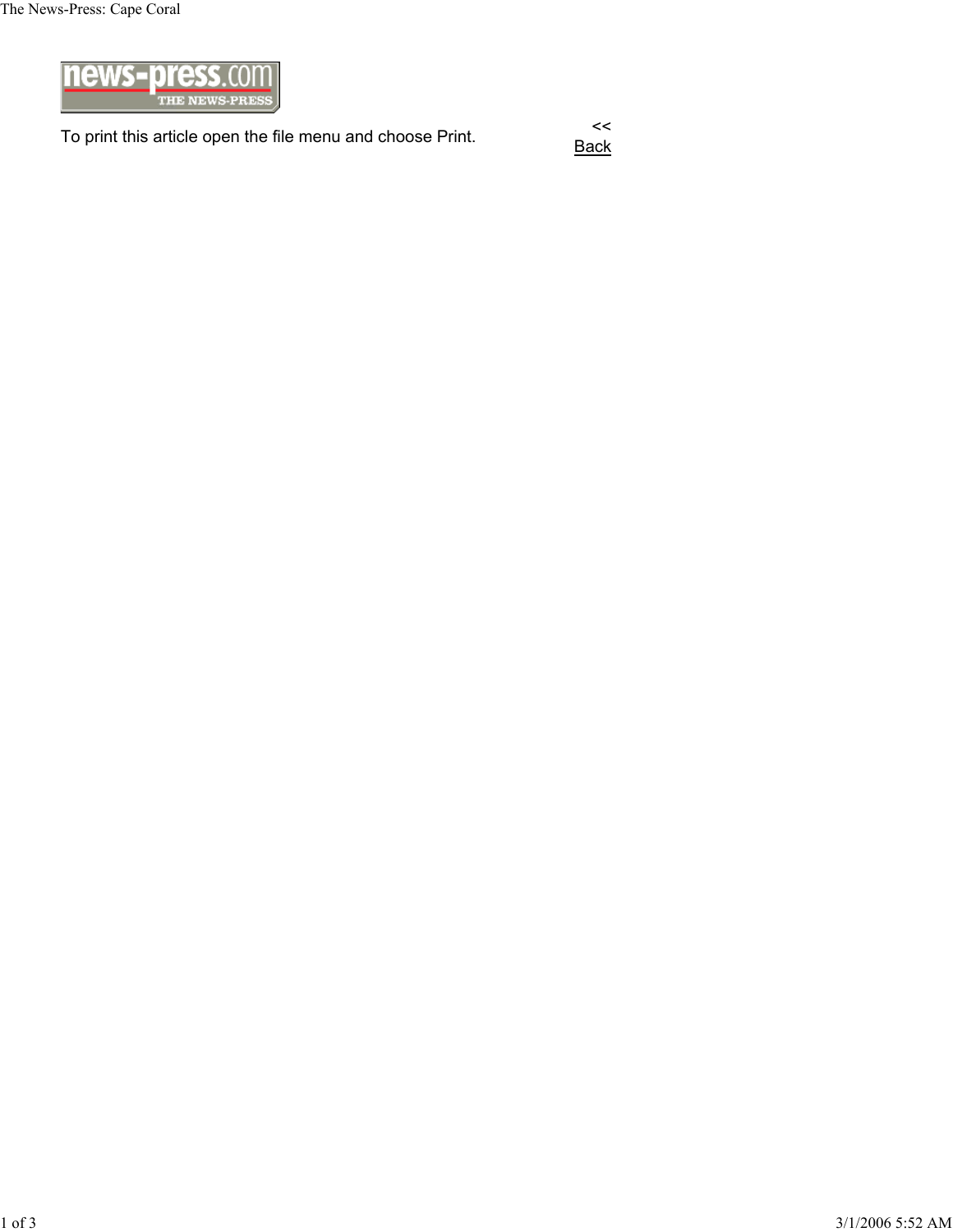## **Uniformity planned for urban renewal**

By Pete Skiba pskiba@news-press.com Originally posted on March 01, 2006

What started as one set of partners planning a 73-room hotel could expand to a multitude of businesses revitalizing half a block of downtown Cape Coral.

At its regular meeting Tuesday night, the Cape Coral Redevelopment Agency Board heard Suzanne Kuehn, its executive director, explain the seed of a deal for the block between Cape Coral Parkway and Lafayette Street west to Vincennes Street.

Trying to drum up support for a hotel planned by partners Kevin Keough and Stan Sikora, Kuehn said she found landowners on the west end of the block willing to sell.

"All the property owners met with me last Thursday," Kuehn said. "The property owners might want to sell so we could consolidate to the corner."

If the deals go through with the many owners involved, including the Zak Building condominium association, it could mean offices and storefronts along Lafayette with a three-story parking garage behind them. And there possibly could be business or residential condominiums above the parking garage.

"It could be done in phases so everyone has the parking they need," said real estate agent Rubin Zak.

The idea started when Keough asked the redevelopment agency for help in buying an about 2,000-square-foot piece of land behind Martinis Bar and the Sushiyakiw Restaurant building.



## **IN OTHER BUSINESS**

In other business Tuesday, members of the Cape Coral Community Redevelopment Agency:

• Heard a report from board member Carolyn Conant on trash compactors that could be used in areas of the redevelopment that are plagued by trash and scattered commercial trash bins.

Currently it costs an average \$3,394 a month for trash removal in Big John's shopping center, Conant said. Even then the parking lot is a mess with haphazardly placed trash containers, she said.

Despite the high price, as high as \$15,000, to switch over to hidden compactors, it would be worth it to have a more attractive and walkable downtown, Conant said.

• Postponed deciding on a contract with Frank DeMarchi to act as marketing consultant for \$1,000 a month.

## **RELATED NEWS ON THE WEB**

Latest headlines by topic:

• Real Estate

Powered by Topix.net

## **DELIVERING YOUR WORLD**

- ▶ Subscribe to The News-Press
- ► Signup for breaking or daily email news
- Printer friendly version
- Email this article

As owners of that building, the partners planned to replace it with a hotel